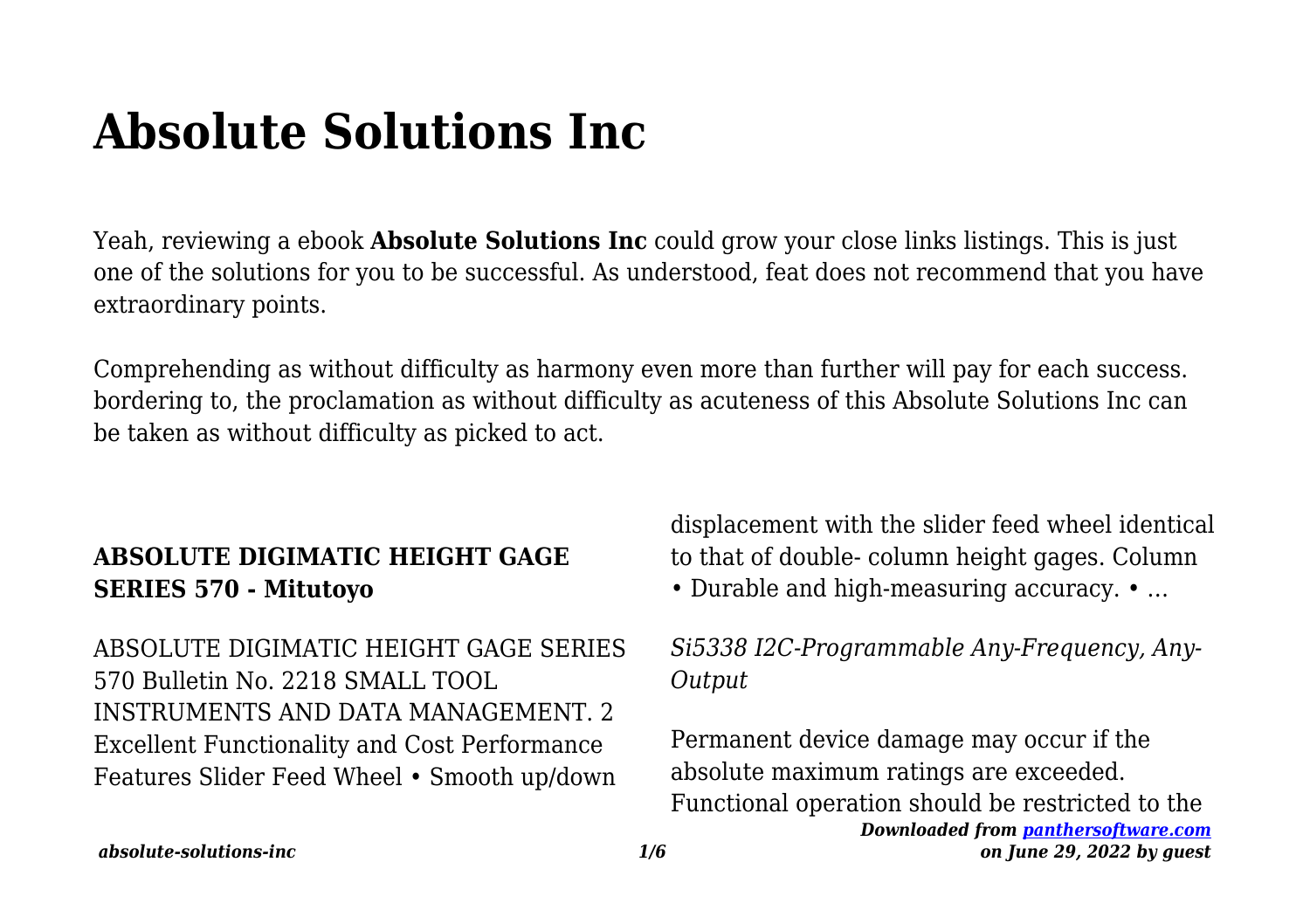conditions as specified in the operational sections of this data sheet. Exposure to absolute maximum rating conditions for extended periods may affect device reliability. 2. Refer to JEDEC J-STD-020 standard for more information. Si5338 Skyworks …

#### PolarFire FPGA - Semiconductor & System Solutions

4.1 Absolute Maximum Rating. The following table lists the absolute maximum ratings for PolarFire devices. Table 4-1. Absolute Maximum Rating Parameter Symbol Min Max Unit FPGA core power supply V. DD –0.5 1.13 V Transceiver Tx and Rx lanes supply V. DDA –0.5 1.13 V Programming and HSIO receiver supply V. DD18 –0.5 2.0 V

#### **ACTIVE LICENSED CONTRACTORS BY BUSINESS NAME**

abbott image solutions 185 park drive

wilmington, oh 45177 gregory abbott 9373826677 sign erector gen abbott image solutions 185 park drive wilmington, oh 45177 gregory abbott 9373826677 general cont abbruzzese brothers inc po box 215 hilliard, oh 43026 timothy wheeler 6148731550 general cont abc site development 19224 ringgold southern rd circleville, oh …

## Thomas Calculus 14th Edition Hass Solutions Manual

9.1 Solutions, Slope Fields, and Euler's Method 655 9.2 First-Order Linear Equations 664 9.3 Applications 668 9.4 Graphical Solutions of Autonomous Equations 673 9.5 Systems of Equations and Phase Planes 680 Practice Exercises 686 Additional and Advanced Exercises 694 10 Infinite Sequences and Series 697 10.1 Sequences 697

#### **CHAPTER 3 PRESSURE AND FLUID**

*Downloaded from [panthersoftware.com](http://panthersoftware.com) on June 29, 2022 by guest*

*absolute-solutions-inc 2/6*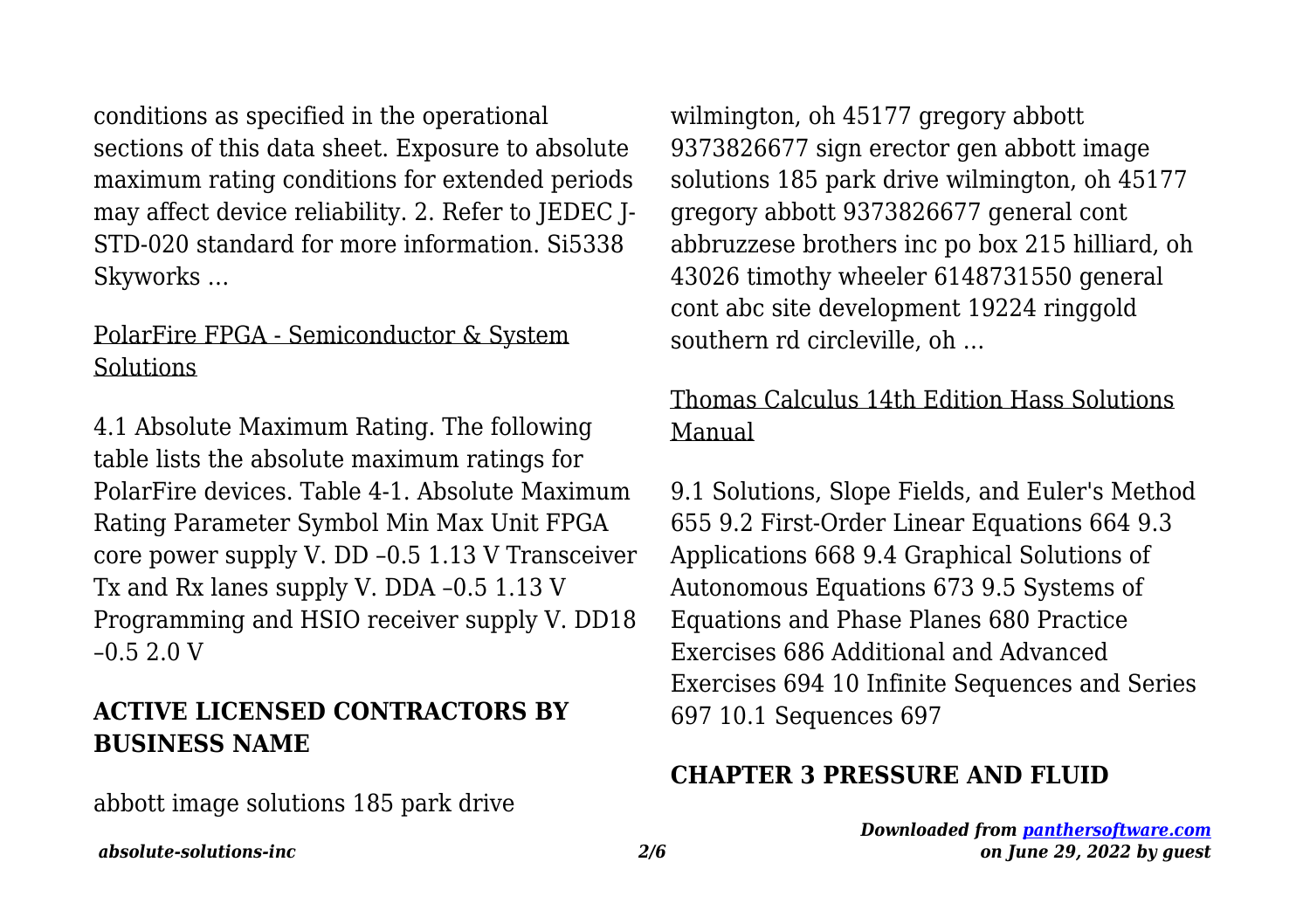#### **STATICS**

absolute pressure in the chamber is to be determined. Analysis The absolute pressure in the chamber is determined from Pabs Patm Pvac 92 36 56 kPa Discussion We must remember that "vacuum pressure" is the negative of gage pressure – hence the negative sign. 3-9E Solution The pressure given in psia unit is to be converted to kPa.

#### **Analog Multiplier Data Sheet AD633**

Pulse Solutions Using Multisim Section, and Figure 24 Through Figure 29, Renumbered Sequentially..... 13 . Added Examples of DC, Sin, and Pulse Solutions Using PSPICE Section, Examples of DC, Sin, and Pulse Solutions Using SIMetrix Section, and Figure 30 Through Figure 37..... 14 . Added Figure 38 Through Figure 41 ..... 15 . 9/13—Rev. I to Rev. J . Reorganized …

*MSCI World Minimum Volatility (USD) Index*

optimizing the MSCI World Index, its parent index, for the lowest absolute risk (within a given set of constraints). Historically, the index has shown lower beta and volatility characteristics relative to the MSCI World Index. CUMULATIVE INDEX PERFORMANCE — GROSS RETURNS (USD) (MAY 2007 – MAY 2022) May 07Aug 08Nov 09 Feb 11 May 12Aug 13Nov 14 Feb 16 May …

## *CHAPTER 12: COORDINATION CHEMISTRY IV: REACTIONS AND …*

structure, but is not an absolute measure of the reactivity of the compounds. 12.13 a.  $G^{\circ} = H^{\circ}$  –  $TS^{\circ} = 10300 - 298 \times 55.6 = -6300$  J/mol = -6.3 kJ/mol  $G^{\circ}$  = -RT lnK; ln K= -  $G^{\circ}/RT$  = 6300/(8.3145  $\times$  298.15) = 2.54; K = 12.7 b. The cis isomer has the higher bond energy (actually, the lower overall energy and collectively stronger bonding), since rearrangement to the trans …

*absolute-solutions-inc 3/6*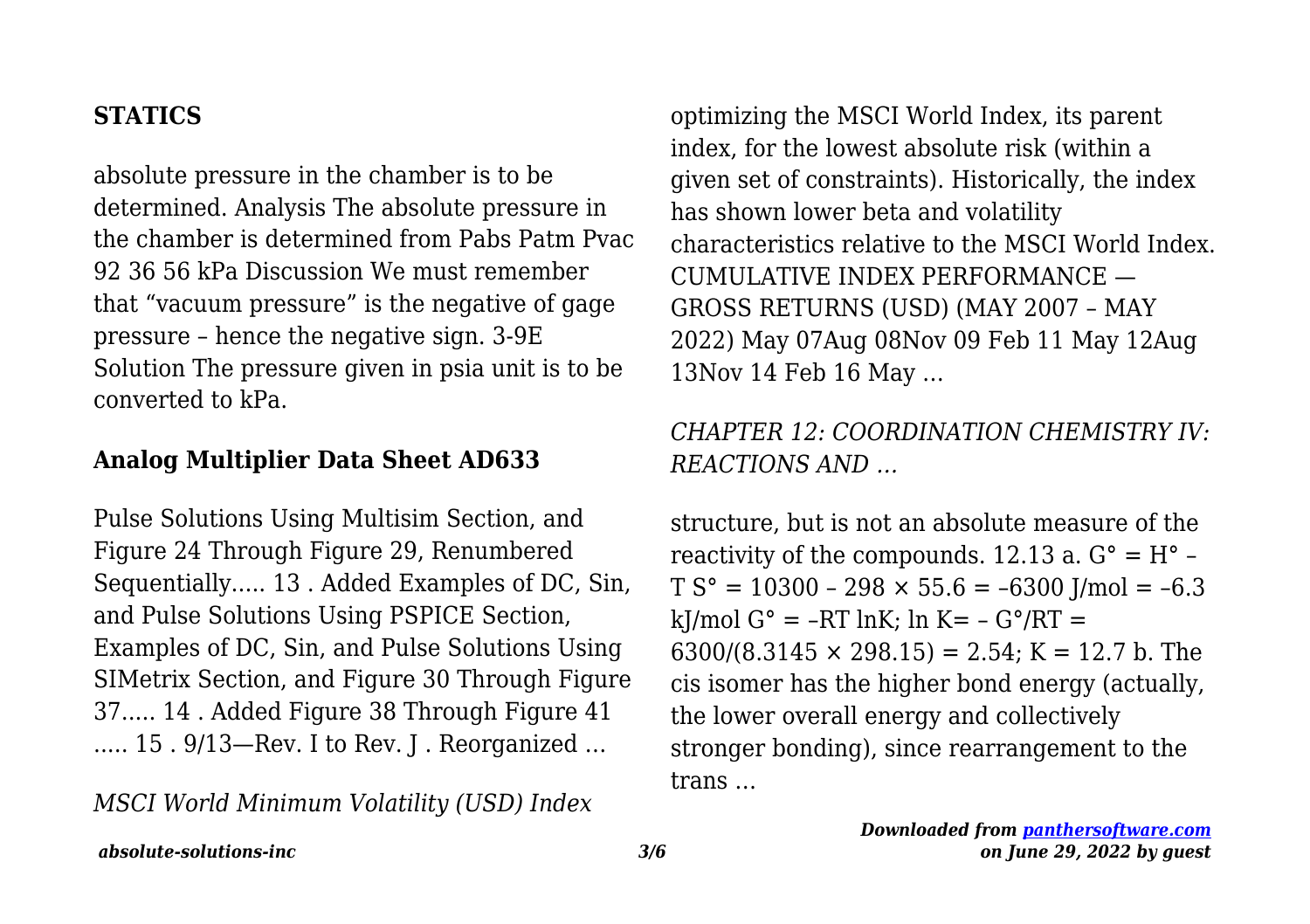#### **ESP32 Datasheet - SparkFun Electronics**

5.1 Absolute Maximum Ratings 26 5.2 Recommended Operating Conditions 26 5.3 RF Power Consumption Specifications 27 5.4 Wi-Fi Radio 27 5.5 Bluetooth Radio 28 5.5.1 Receiver - Basic Data Rate 28 5.5.2 Transmitter - Basic Data Rate 28 5.5.3 Receiver - Enhanced Data Rate 29 5.5.4 Transmitter - Enhanced Data Rate 29 5.6 Bluetooth LE Radio 30 5.6.1 ...

## **What is Action Research? - SAGE Publications Inc**

solutions, and systematically monitor and reflect on the process and out-comes of change. Whitehead et al. (2003) point out that the place of action research in health promotion programmes is an important and yet rela- tively unacknowledged and understated activity and suggest that this state of affairs denies many health promotion researchers a valuable …

Determination of relative fluorescence quantum yields using ...

The absolute method is applicable to both solid and solution ... two solutions (i.e. the reference and the test sample) with identical absorbance at the excitation wavelength can be assumed to be absorbing the same number of photons. Therefore, providing the experimental conditions remain the same, the ratio of the integrated fluorescence intensities of the two solutions can be …

# **TCS3472 COLOR LIGHT-TO-DIGITAL CONVERTER with IR FILTER**

implied. Exposure to absolute-maximum-rated conditions for extended periods may affect device reliability. NOTE 1: All voltages are with respect to GND. Recommended Operating Conditions MIN NOM MAX UNIT Supply voltage, VDD (TCS34721 & TCS34725) (I2C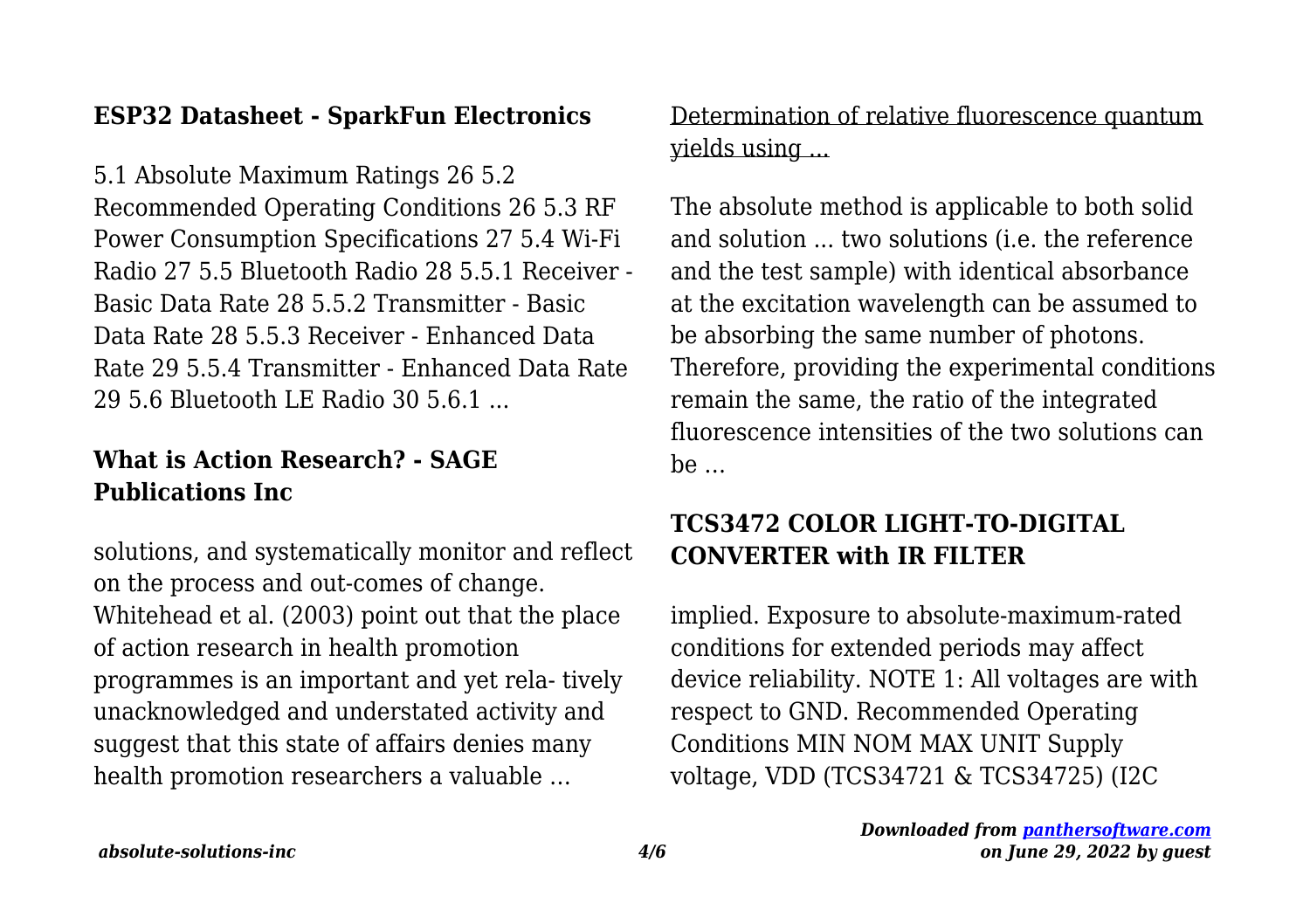Vbus = VDD)  $2.733.6$  V Supply voltage, VDD (TCS34723 & TCS34727) (I2C Vbus = 1.8 V) 2.7 3 3.3 V

## **MSCI India Index**

MSCI FaCS provides absolute factor exposures relative to a broad global index -MSCIACWI IMI. Neutral factor exposure ( $FACS = 0$ ) represents MSCI ACWI IMI. SECTOR WEIGHTS Financials 23.99% Information Technology 16.53% Energy 13.13% Materials 9.43% Consumer Staples 8.94% Consumer Discretionary 8.69% Utilities 6.01% Industrials 4.92% Health Care 4.62% …

## **Asset management industry A next step towards further**

solutions to both of these groups. According to earlier analysis\*, this ... 2019 Improvement (decline) of absolute EBIT margin 2015 vs 2019 US / Canada Europe Asia / Pacific 2.6%-3.2% -2.9% Note: Above graphs are based on the peer

group of listed Asset Managers presented on p.5 2. Industry insights \* As indicated on slide 6, the Asia/Pacific region is considered a growth …

#### **Create PDF eBooks - Adobe Inc.**

Adobe ePaper® Solutions 77 Third-Party Tools 78 APPENDIX A: ADVANCED TIPS 80 APPENDIX B: CUSTOMIZING DISTILLER SETTINGS 87 eBook final.indd 3 02/26/01, 12:17 PM. Discover the Value of Adobe PDF Today's savvy authors and publishers know that electronic books (eBooks) offer a terrific market opportunity. Online pub-lishing means significantly lower …

# *COMPUTER ORGANIZATION AND ARCHITECTURE ASSIGNMENT …*

In indexed absolute addressing the effective address is calculated by taking the contents of the address field and adding the contents of the index register. Effective address would therefore